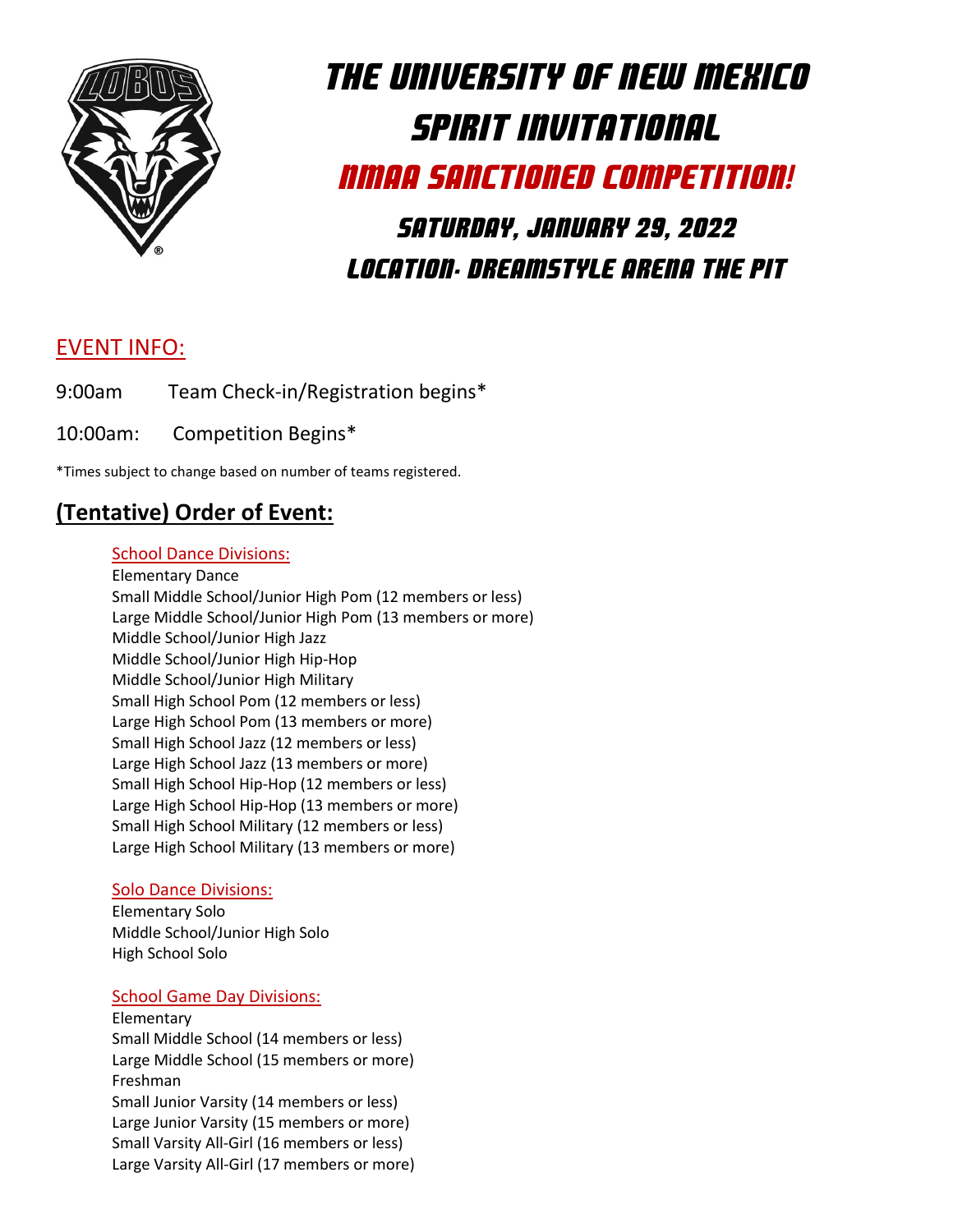Small Varsity Co-ed (1-2 males) Large Varsity Co-ed (3 or more males) School Cheer w/ music Divisions: Elementary Small Middle School (14 members or less) Large Middle School (15 members or more) Freshman Small Junior Varsity (14 members or less) Large Junior Varsity (15 members or more) Small Varsity All-Girl (16 members or less) Large Varsity all-Girl (17 members or more) Small Varsity Co-ed (1-2 males) Large Varsity Co-ed (3 or more males)

> For additional information, please contact Madison Baumann at: [UNMSpirit@unm.edu](mailto:UNMSpirit@unm.edu) or (505)925-5905.

**Early Registration & Payment Deadline is: Wednesday, January 19, 2022!!\* \*Deadline to have team name on competition T-shirt Late Registration & Payment Deadline is: Monday, January 24, 2022!!\* Complete, sign & return the enclosed Registration Form along with your Payment to:**

UNM Spirit Program – Madison Baumann Colleen J. Maloof Administration Building MSCO4 2680 – 1 UNM Albuquerque, NM 87131 Or Fax to (505)925-5609 or Email to [UNMSpirit@unm.edu](mailto:UNMSpirit@unm.edu)

Entry fee for team competition is \$200 per team (Early Registration). Entry fee for team competition is \$250 per team (Late Registration). Entry fee for solo competition is \$40 per solo. Make checks payable to: UNM Spirit Program.

**Please bring the completed Team Roster, and a completed & signed release form for each participant to registration.** 

**All teams must follow the State Spirit Competition Guidelines outlined by the NMAA.** 

**Cheer:** [https://www.nmact.org/file/Cheer\\_Guidelines.pdf](https://www.nmact.org/file/Cheer_Guidelines.pdf) **Dance:** [https://www.nmact.org/file/Dance\\_Guidelines.pdf](https://www.nmact.org/file/Dance_Guidelines.pdf)

Thank you for supporting the University of New Mexico Spirit Program.

**Please register and pay by Monday, January 24, 2022!!**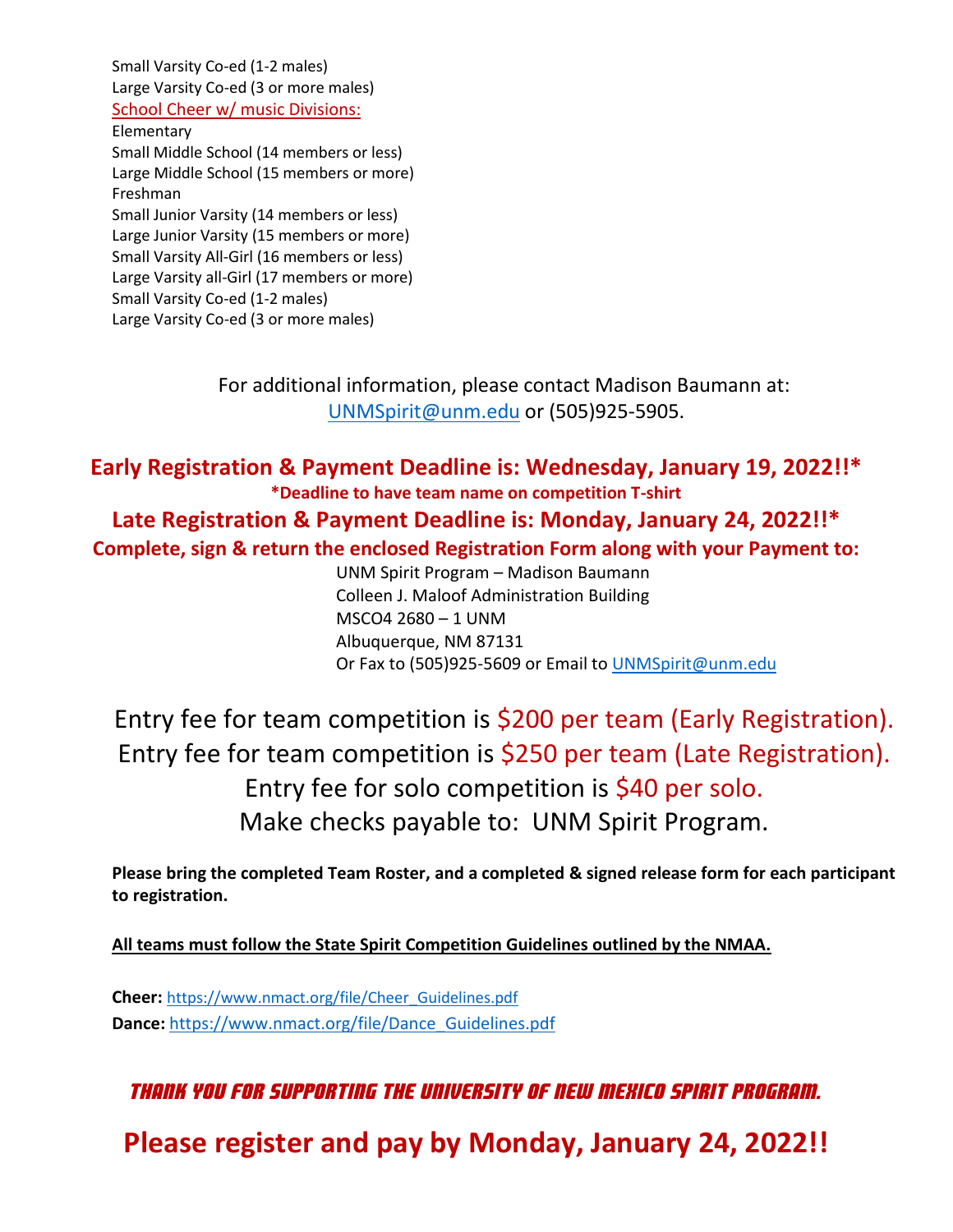

# 2022 UNM Spirit Invitational CHEER TEAM: Registration Form

School Name:\_\_\_\_\_\_\_\_\_\_\_\_\_\_\_\_\_\_\_\_\_\_\_\_\_\_\_\_\_\_\_\_\_\_\_\_\_\_\_\_\_\_\_\_\_\_\_\_\_\_\_\_\_\_\_\_\_\_\_\_\_\_\_\_\_\_\_\_\_\_

| Team Name:              |  |
|-------------------------|--|
| Head Coach/Contact:     |  |
| Contact Phone & E-mail: |  |

Total # on Team: <br> $\#$  of Team members participating:  $\#$  of Coaches:

#### **School Cheer Divisions: please check division & category(s) in which you plan to compete**

| <b>DIVISION</b>                             | <b>CATEGORY</b> |
|---------------------------------------------|-----------------|
| Elementary                                  | Cheer w/music   |
| Elementary                                  | Game Day        |
| Small Middle School (14 members or less)    | Cheer w/music   |
| Small Middle School (14 members or less)    | Game Day        |
| Large Middle School (15 members or more)    | Cheer w/music   |
| Large Middle School (15 members or more)    | Game Day        |
| Freshman                                    | Cheer w/music   |
| Freshman                                    | Game Day        |
| Small JV (14 members or less)               | Cheer w/music   |
| Small JV (14 members or less)               | Game Day        |
| Large JV (15 members or more)               | Cheer w/music   |
| Large JV (15 member or more)                | Game Day        |
| Small Varsity All-girl (16 members or less) | Cheer w/music   |
| Small Varsity All-girl (16 members or less) | Game Day        |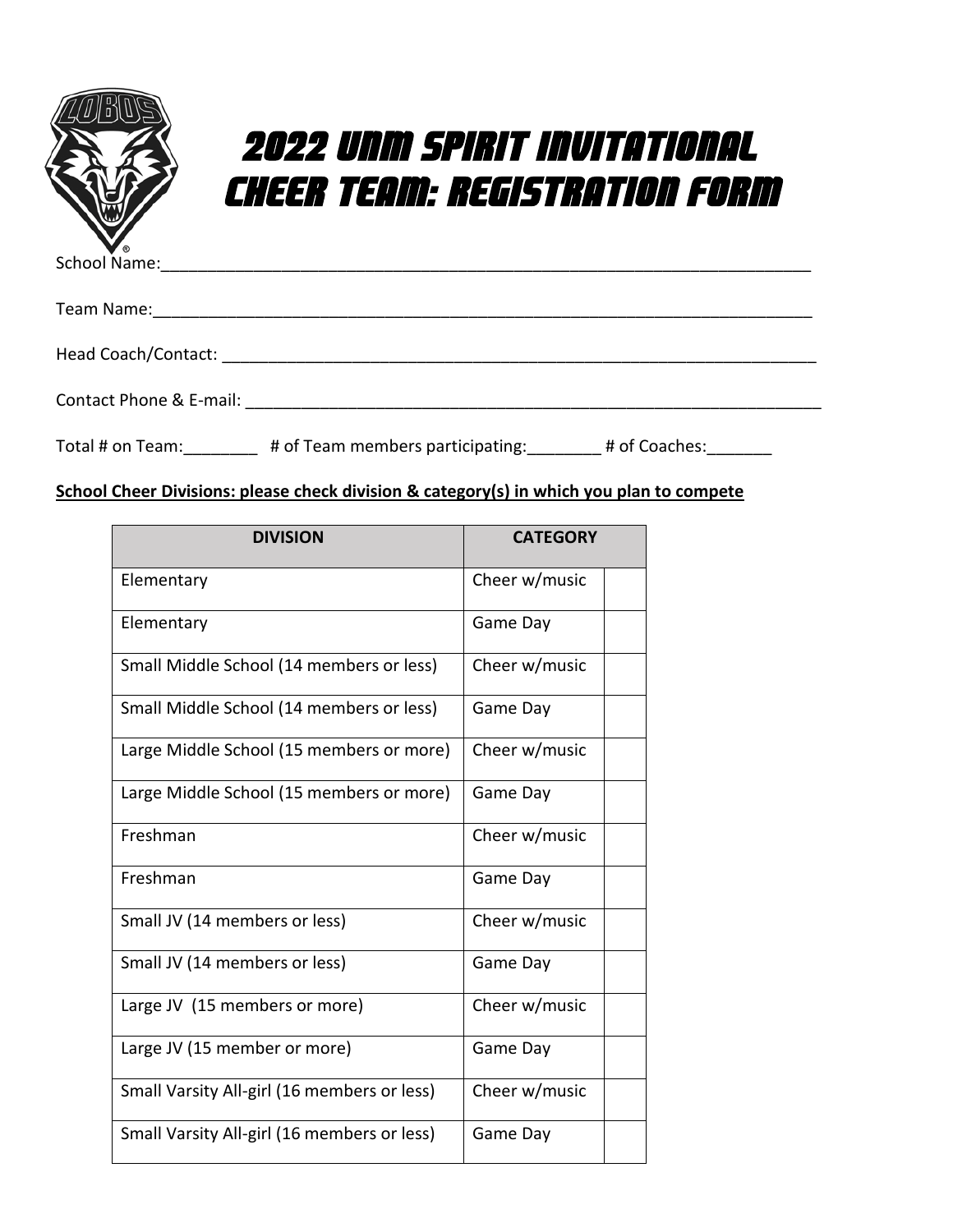| Large Varsity All-girl (17 members or more) | Cheer w/music |
|---------------------------------------------|---------------|
| Large Varsity All-girl (17 members or more) | Game Day      |
| Small Varsity Co-ed (1-2 males)             | Cheer w/music |
| Small Varsity Co-ed (1-2 males)             | Game Day      |
| Large Varsity Co-ed (3 or more males)       | Cheer w/music |
| Large Varsity Co-ed (3 or more males)       | Game Day      |

Coach/Advisor Signature: \_\_\_\_\_\_\_\_\_\_\_\_\_\_\_\_\_\_\_\_\_\_\_\_\_\_\_\_\_\_\_\_\_\_\_\_\_\_\_\_\_\_\_\_\_\_\_\_\_\_\_\_\_\_\_\_

Notes: \_\_\_\_\_\_\_\_\_\_\_\_\_\_\_\_\_\_\_\_\_\_\_\_\_\_\_\_\_\_\_\_\_\_\_\_\_\_\_\_\_\_\_\_\_\_\_\_\_\_\_\_\_\_\_\_\_\_\_\_\_\_\_\_\_\_\_\_\_\_\_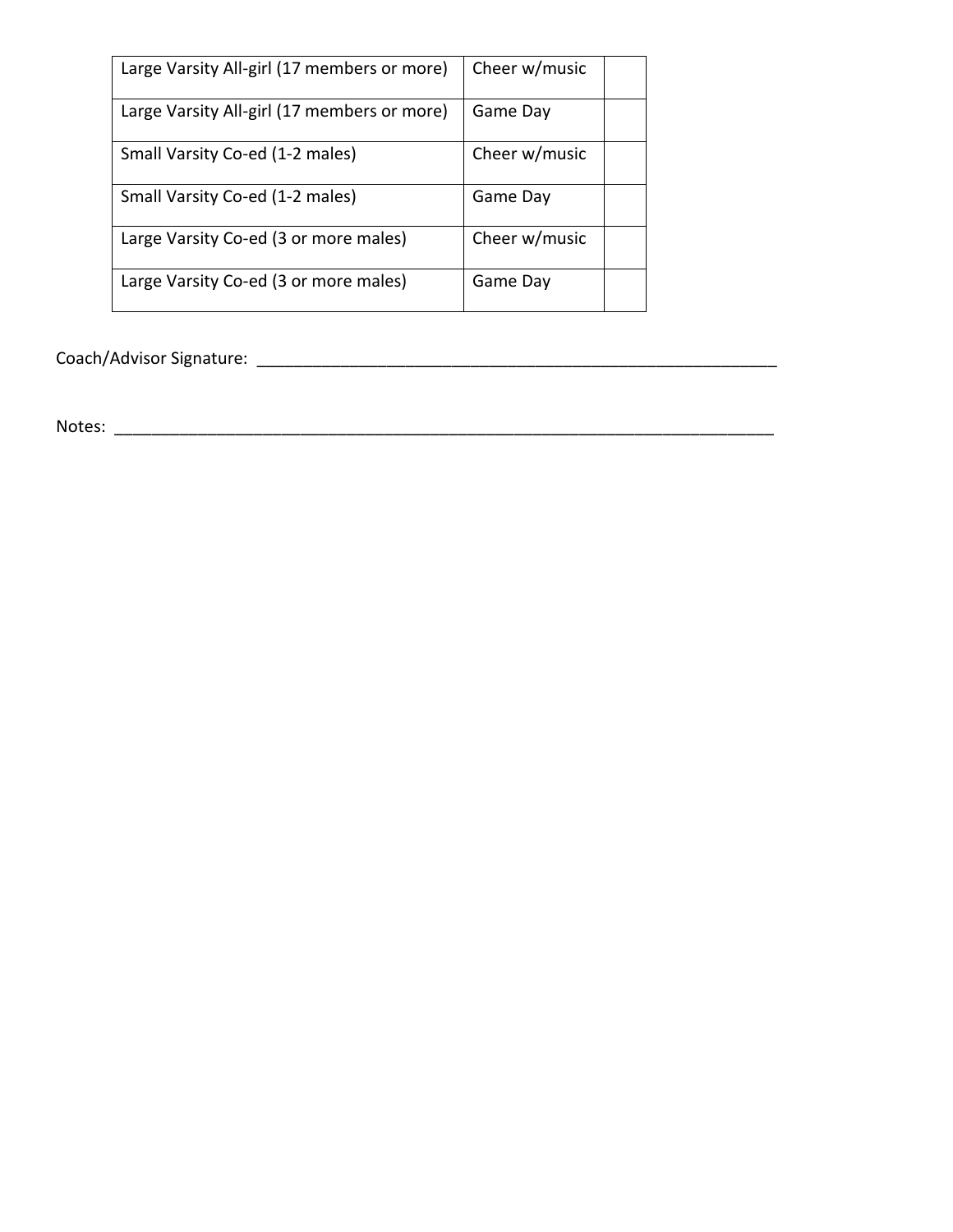

# 2022 UNM Spirit Invitational DANCE TEAM: Registration Form

|                       | Contact Phone & E-mail: 2000 2000 2000 2010 2010 2010 2011 |               |  |
|-----------------------|------------------------------------------------------------|---------------|--|
| Total # on Team: 1997 | # of Team members participating:                           | # of Coaches: |  |

#### **School Dance Divisions: please check division in which you plan to compete**

| <b>DIVISION</b>                        | <b>CATEGORY</b> |
|----------------------------------------|-----------------|
| Elementary                             | Pom             |
| Small MS/JH (12 members or less)       | Pom             |
| Large MS/JH (13 members or more)       | Pom             |
| Middle School/Junior High              | Jazz            |
| Middle School/Junior High              | Hip Hop         |
| Middle School/Junior High              | Military        |
| Small High School (12 members or less) | Pom             |
| Small High School (12 members or less) | Jazz            |
| Small High School (12 members or less) | Military        |
| Small High School (12 members or less) | Hip Hop         |
| Large High School (13 members or more) | Pom             |
| Large High School (13 members or more) | Jazz            |
| Large High School (13 members or more) | Military        |
| Large High School (13 members or more) | Hip Hop         |
| <b>Elementary Dance Solo</b>           | Solo            |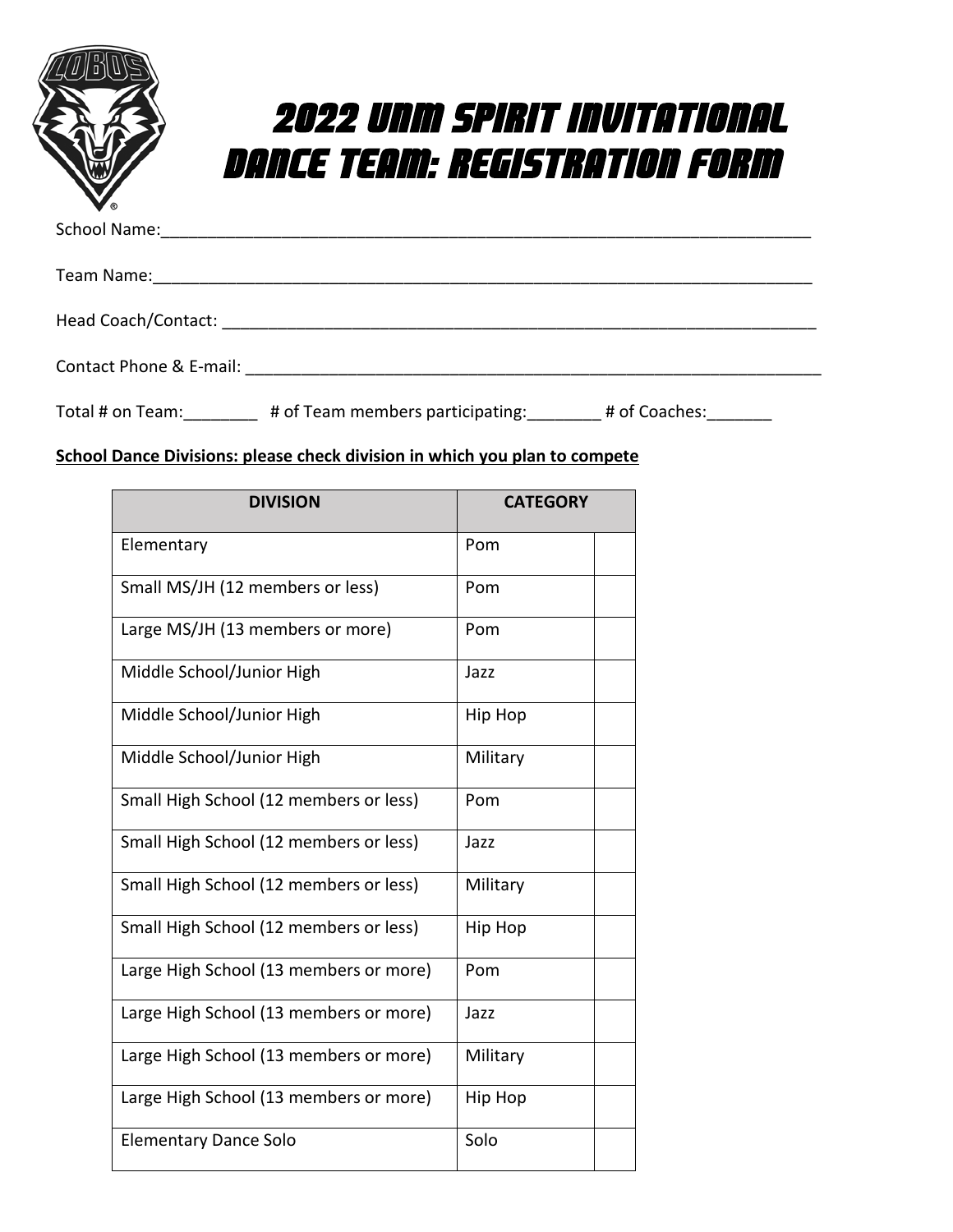| Middle School/Junior High Solo | Solo |  |
|--------------------------------|------|--|
| High School Solo               | Solo |  |

Coach/Advisor Signature: \_\_\_\_\_\_\_\_\_\_\_\_\_\_\_\_\_\_\_\_\_\_\_\_\_\_\_\_\_\_\_\_\_\_\_\_\_\_\_\_\_\_\_\_\_\_\_\_\_\_\_\_\_\_\_\_

Notes: \_\_\_\_\_\_\_\_\_\_\_\_\_\_\_\_\_\_\_\_\_\_\_\_\_\_\_\_\_\_\_\_\_\_\_\_\_\_\_\_\_\_\_\_\_\_\_\_\_\_\_\_\_\_\_\_\_\_\_\_\_\_\_\_\_\_\_\_\_\_\_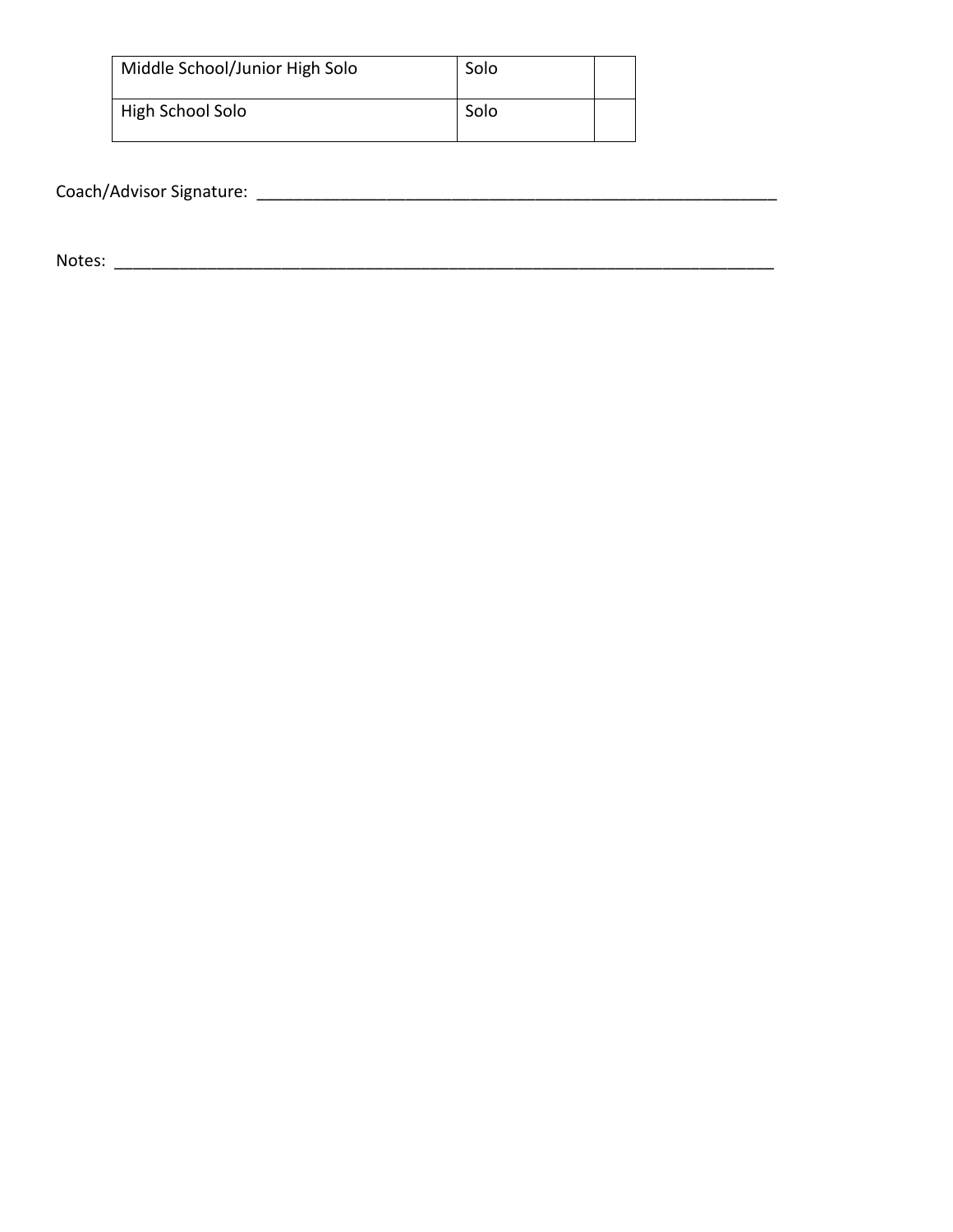#### **UNM SPIRIT INVITATIONAL - TEAM/PARTICIPANT ROSTER**

## **TEAM NAME:\_\_\_\_\_\_\_\_\_\_\_\_\_\_\_\_\_\_\_\_\_\_\_\_\_\_\_\_\_\_\_\_\_\_\_\_**

**DIVISION:\_\_\_\_\_\_\_\_\_\_\_\_\_\_\_\_\_\_\_\_\_\_\_\_\_\_\_\_\_**

| $\pmb{\sharp}$          | <b>PARTICIPANT NAME</b> | PARTICIPANT GRADE | <b>PARTICIPANT</b><br><b>GENDER</b> |
|-------------------------|-------------------------|-------------------|-------------------------------------|
| $\mathbf{1}$            |                         |                   |                                     |
| $\overline{\mathbf{2}}$ |                         |                   |                                     |
| $\overline{\mathbf{3}}$ |                         |                   |                                     |
| $\overline{\mathbf{4}}$ |                         |                   |                                     |
| 5                       |                         |                   |                                     |
| $\boldsymbol{6}$        |                         |                   |                                     |
| $\overline{\mathbf{z}}$ |                         |                   |                                     |
| ${\bf 8}$               |                         |                   |                                     |
| $\boldsymbol{9}$        |                         |                   |                                     |
| 10                      |                         |                   |                                     |
| 11                      |                         |                   |                                     |
| 12                      |                         |                   |                                     |
| 13                      |                         |                   |                                     |
| 14                      |                         |                   |                                     |
| 15                      |                         |                   |                                     |
| 16                      |                         |                   |                                     |
| 17                      |                         |                   |                                     |
| 18                      |                         |                   |                                     |
| 19                      |                         |                   |                                     |
| 20                      |                         |                   |                                     |
| 21                      |                         |                   |                                     |
| 22                      |                         |                   |                                     |
| 23                      |                         |                   |                                     |
| 24                      |                         |                   |                                     |
| 25                      |                         |                   |                                     |
| 26                      |                         |                   |                                     |
| 27                      |                         |                   |                                     |
| 28                      |                         |                   |                                     |
| 29                      |                         |                   |                                     |
| 30                      |                         |                   |                                     |

**TOTAL # ON TEAM:\_\_\_\_\_\_\_ # of Females:\_\_\_\_\_\_ # of Males:\_\_\_\_\_\_**